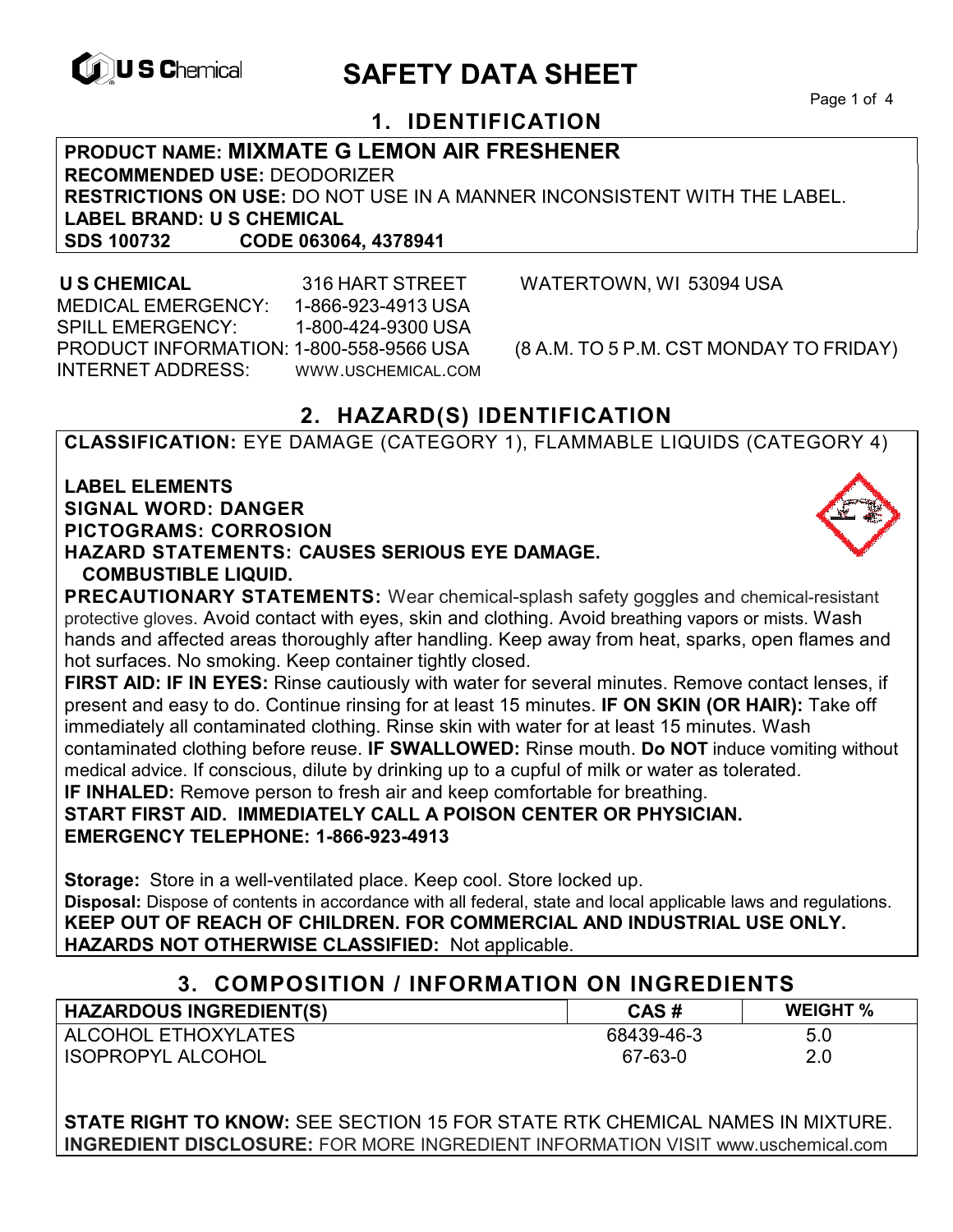## **4. FIRST-AID MEASURES** Page 2 of 4

**IF IN EYES:** RINSE CAUTIOUSLY WITH WATER FOR SEVERAL MINUTES. REMOVE CONTACT LENSES, IF PRESENT AND EASY TO DO. CONTINUE RINSING FOR AT LEAST 15 MINUTES. **IF ON SKIN (OR HAIR):** TAKE OFF IMMEDIATELY ALL CONTAMINATED CLOTHING. RINSE SKIN WITH WATER FOR AT LEAST 15 MINUTES. WASH CONTAMINATED CLOTHING BEFORE REUSE.

**IF SWALLOWED:** RINSE MOUTH. **DO NOT** INDUCE VOMITING WITHOUT MEDICAL ADVICE. IF CONSCIOUS, DILUTE BY DRINKING UP TO A CUPFUL OF MILK OR WATER AS TOLERATED. **IF INHALED:** REMOVE PERSON TO FRESH AIR AND KEEP COMFORTABLE FOR BREATHING. **START FIRST AID. IMMEDIATELY CALL A POISON CENTER OR PHYSICIAN. EMERGENCY TELEPHONE: 1-866-923-4913**

**MOST IMPORTANT SYMPTOMS / EFFECTS:** CAUSES SERIOUS EYE DAMAGE. MAY CAUSE BLINDNESS WITHOUT IMMEDIATE FIRST AID. HARMFUL IF SWALLOWED. **MEDICAL CONDITIONS AGGRAVATED:** NONE KNOWN.

**NOTE TO PHYSICIAN:** CALL 1-866-923-4913 FOR EXPOSURE MANAGEMENT ASSISTANCE.

# **5. FIRE-FIGHTING MEASURES**

**CHEMICAL HAZARDS:** CAUSES SERIOUS EYE DAMAGE. COMBUSTIBLE. ALTHOUGH THIS PRODUCT HAS A FLASH POINT BELOW 200F, IT IS AN AQUEOUS SOLUTION WHICH HAS BEEN TESTED AND SHOWN NOT TO SUSTAIN COMBUSTION. **COMBUSTION PRODUCT HAZARDS:** OXIDES OF CARBON AND OTHER FUMES. **METHODS:** SELECT EXTINGUISHER AND METHODS BASED ON FIRE SIZE AND TYPE. **EQUIPMENT:** WEAR SCBA AND FULL PROTECTIVE GEAR AS CONDITIONS WARRANT. **NFPA RATING:** HEALTH-3/FLAMMABILITY-1/ INSTABILITY-0/SPECIAL HAZARD-N.AP. **SUITABLE EXTINGUISHERS:** WATER, DRY CHEMICAL, CO2 OR FOAM SUITABLE FOR FIRE. **UNSUITABLE EXTINGUISHERS:** NO RESTRICTIONS BASED ON CHEMICAL HAZARDS.

# **6. ACCIDENTAL RELEASE MEASURES**

**PERSONAL PRECAUTIONS:** ELIMINATE ALL IGNITION SOURCES. EVACUATE UNPROTECTED PERSONNEL FROM AREA. WEAR PERSONAL PROTECTION. RUBBER BOOTS RECOMMENDED. SEE SECTION 8. VENTILATE AREA IF NEEDED. BE CAREFUL NOT TO SLIP. WASH THOROUGHLY AFTER CLEAN-UP.

**ENVIRONMENTAL PRECAUTIONS:** PREVENT SPILL FROM ENTERING DRAIN, STORM SEWER OR SURFACE WATERWAY. PREVENT WATER AND SOIL CONTAMINATION. **CLEAN-UP METHODS:** ELIMINATE ALL IGNITION SOURCES. SMALL SPILLS MAY BE WIPED UP AND RINSED WITH WATER. FOR LARGER SPILLS, DIKE TO CONTAIN. PUMP TO LABELED CONTAINER OR ABSORB SPILLAGE AND SCOOP UP WITH INERT ABSORBENT MATERIAL. AFTER SPILL COLLECTION, RINSE AREA WITH WATER AND FOLLOW WITH NORMAL CLEAN-UP PROCEDURES.

# **7. HANDLING AND STORAGE**

**HANDLING:** FOLLOW ALL LABEL DIRECTIONS. INSTRUCT PERSONNEL ABOUT PROPER USE, HAZARDS, PRECAUTIONS, AND FIRST AID MEASURES. AVOID CONTACT WITH EYES, SKIN AND CLOTHING. DO NOT TASTE OR SWALLOW. REMOVE AND WASH CONTAMINATED CLOTHING AND FOOTWEAR BEFORE REUSE. PRODUCT RESIDUE MAY REMAIN IN EMPTY CONTAINERS. HANDLE CAREFULLY TO AVOID DAMAGING CONTAINER. **STORAGE:** KEEP CONTAINER TIGHTLY CLOSED. STORE LOCKED UP. STORE IN A WELL-VENTILATED PLACE. KEEP COOL. KEEP AWAY FROM HEAT, SPARK AND FLAME. STORE AT AMBIENT TEMPERATURES IN A DRY AREA OUT OF DIRECT SUNLIGHT. PROTECT FROM FREEZING. ROTATE STOCK REGULARLY. KEEP AWAY FROM FOOD AND DRINK. KEEP OUT OF REACH OF CHILDREN.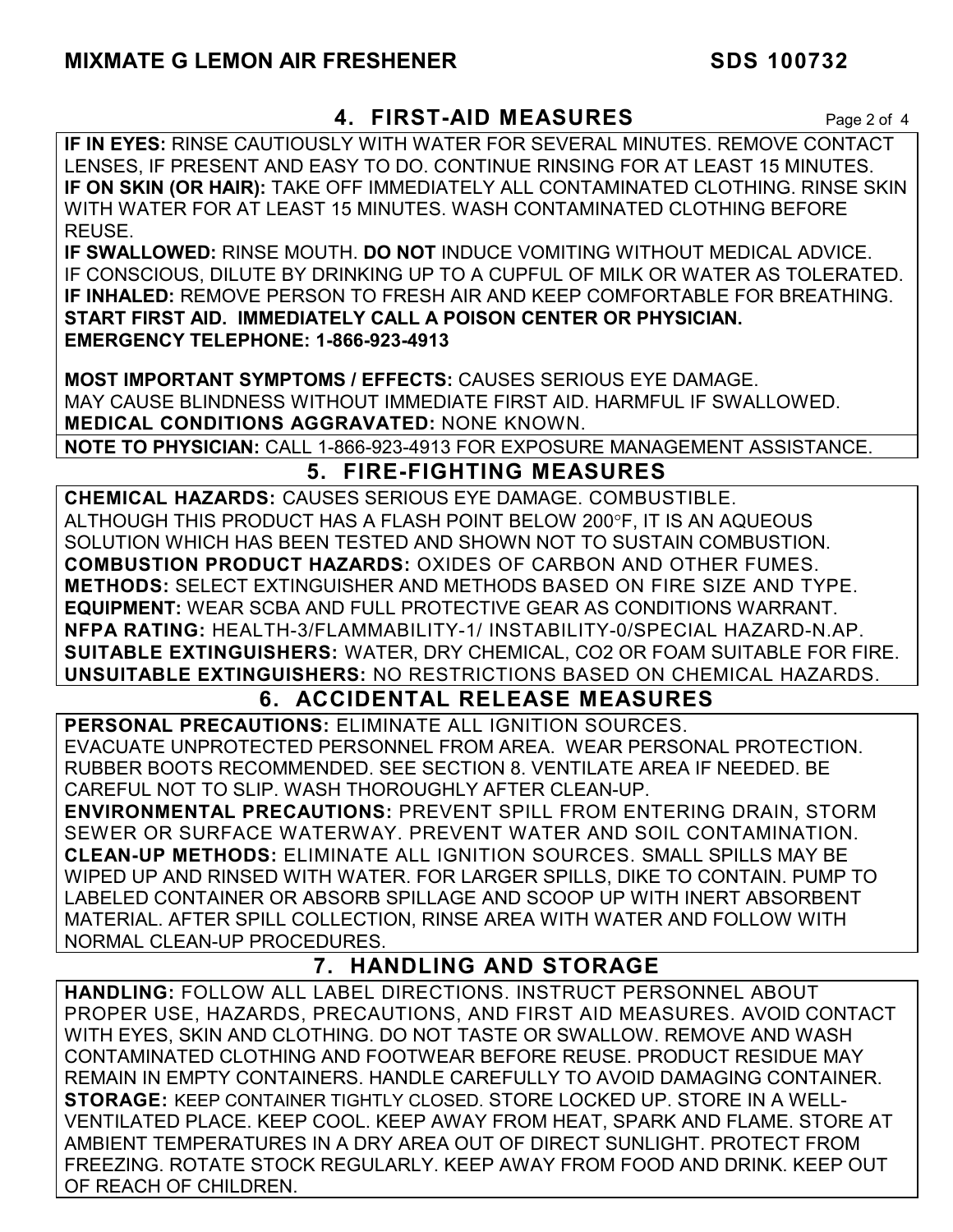#### **MIXMATE G LEMON AIR FRESHENER SDS 100732 8. EXPOSURE CONTROLS / PERSONAL PROTECTION** Page 3 of 4

**EXPOSURE LIMITS:** ALCOHOL ETHOXYLATES = NONE ISOPROPYL ALCOHOL = 200 PPM TWA, 400 PPM STEL (ACGIH), 400 PPM TWA (OSHA) **ENGINEERING CONTROLS:** GENERAL ROOM VENTILATION IS TYPICALLY ADEQUATE.

#### **PERSONAL PROTECTION**

**EYES:** CHEMICAL-SPLASH SAFETY GOGGLES. **HANDS:** CHEMICAL-RESISTANT PROTECTIVE GLOVES (NITRILE, NEOPRENE OR RUBBER). **RESPIRATORY:** PROTECTIVE EQUIPMENT NOT REQUIRED WITH NORMAL USE. NIOSH/MSHA CERTIFIED RESPIRATOR IF EXPOSURE LIMITS ARE EXCEEDED. **FEET:** RUBBER BOOTS RECOMMENDED DURING SPILL CLEAN-UP. **BODY:** PROTECTIVE EQUIPMENT NOT REQUIRED WITH NORMAL USE. **HYGIENE MEASURES:** HANDLE IN ACCORDANCE WITH GOOD INDUSTRIAL HYGIENE AND SAFETY PRACTICE. TAKE OFF CONTAMINATED CLOTHING AND WASH IT BEFORE REUSE. WASH HANDS AND AFFECTED AREAS THOROUGHLY AFTER HANDLING. PROVIDE SUITABLE FACILITIES FOR QUICK DRENCHING OR FLUSHING OF THE EYES IN CASE OF CONTACT OR SPLASH HAZARD.

## **9. PHYSICAL AND CHEMICAL PROPERTIES**

**APPEARANCE:** YELLOW LIQUID **ODOR:** LEMON **pH CONCENTRATE:** 5.8 **pH READY-TO-USE:** N.AP. **pH @ USE DILUTION:** N.AV. **PHYSICAL STATE:** LIQUID **RELATIVE DENSITY (WATER):** 0.996 **SOLUBILITY (WATER):** COMPLETE **VAPOR PRESSURE:** N.AV. **VAPOR DENSITY:** N. AV. **VISCOSITY:** NON-VISCOUS

**AUTO-IGNITION TEMPERATURE:** N.AV. **DECOMPOSITION TEMPERATURE:** N.AV. **EXPLOSIVE LIMITS (LEL/UEL):** NONE **EVAPORATION RATE:** N.AV. **FLAMMABILITY (SOLID, GAS):** N.AP. FLASH POINT: 60°C, 140°F PMCC **INITIAL BOILING POINT/RANGE:** N.AV. **MELTING POINT/FREEZING POINT:** N.AV. **ODOR THRESHOLD:** N.AV. **PARTITION COEFF. (N-OCTANOL/WATER):** N.AV **OTHER:** N.AV.

# **10. STABILITY AND REACTIVITY**

**REACTIVITY:** NO HAZARD. **CHEMICAL STABILITY:** STABLE. **POSSIBILITY OF HAZARDOUS REACTIONS:** NONE KNOWN. WILL NOT POLYMERIZE. **CONDITIONS TO AVOID:** AVOID HEAT, SPARKS, OPEN FLAMES AND HOT SURFACES. **MATERIALS TO AVOID:** DIRECT MIXING WITH OTHER CHEMICALS. MIX ONLY WITH WATER. **HAZARDOUS DECOMPOSITION PRODUCTS:** NONE UNDER NORMAL CONDITIONS.

# **11. TOXICOLOGICAL INFORMATION**

**ROUTES OF EXPOSURE:** EYES, SKIN, INGESTION, INHALATION. **INFORMATION ON ROUTES OF EXPOSURE:** NO LC50/LD50 TEST DATA ON MIXTURE. **ACUTE EFFECTS /SYMPTOMS**

 **EYES:** CAUSES SERIOUS EYE DAMAGE. MAY CAUSE PAIN, REDNESS AND WATERING. **SKIN: MAY BE MILDLY IRRITATING. MAY CAUSE DRY SKIN.** 

 **INGESTION:** CAUSES IRRITATION OR BURNS TO MOUTH, THROAT AND STOMACH. **INHALATION:** CAUSES IRRITATION OR BURNS TO NOSE, THROAT + RESPIRATORY SYSTEM. **CHRONIC / OTHER EFFECTS:** NO REPORTABLE GERM CELL MUTAGENS, SKIN SENSITIZERS, RESPIRATORY SENSITIZERS, REPRODUCTIVE TOXINS OR ASPIRATION HAZARDS. **SPECIFIC TARGET ORGANS (SINGLE/REPEATED):** NONE KNOWN.

**NUMERICAL MEASURES OF TOXICITY:** ATEmix (ORAL-RAT) = ABOVE 2000 MG / KG **CARCINOGENS:** NO REPORTABLE ACGIH, IARC, NTP, OR OSHA CARCINOGENS.